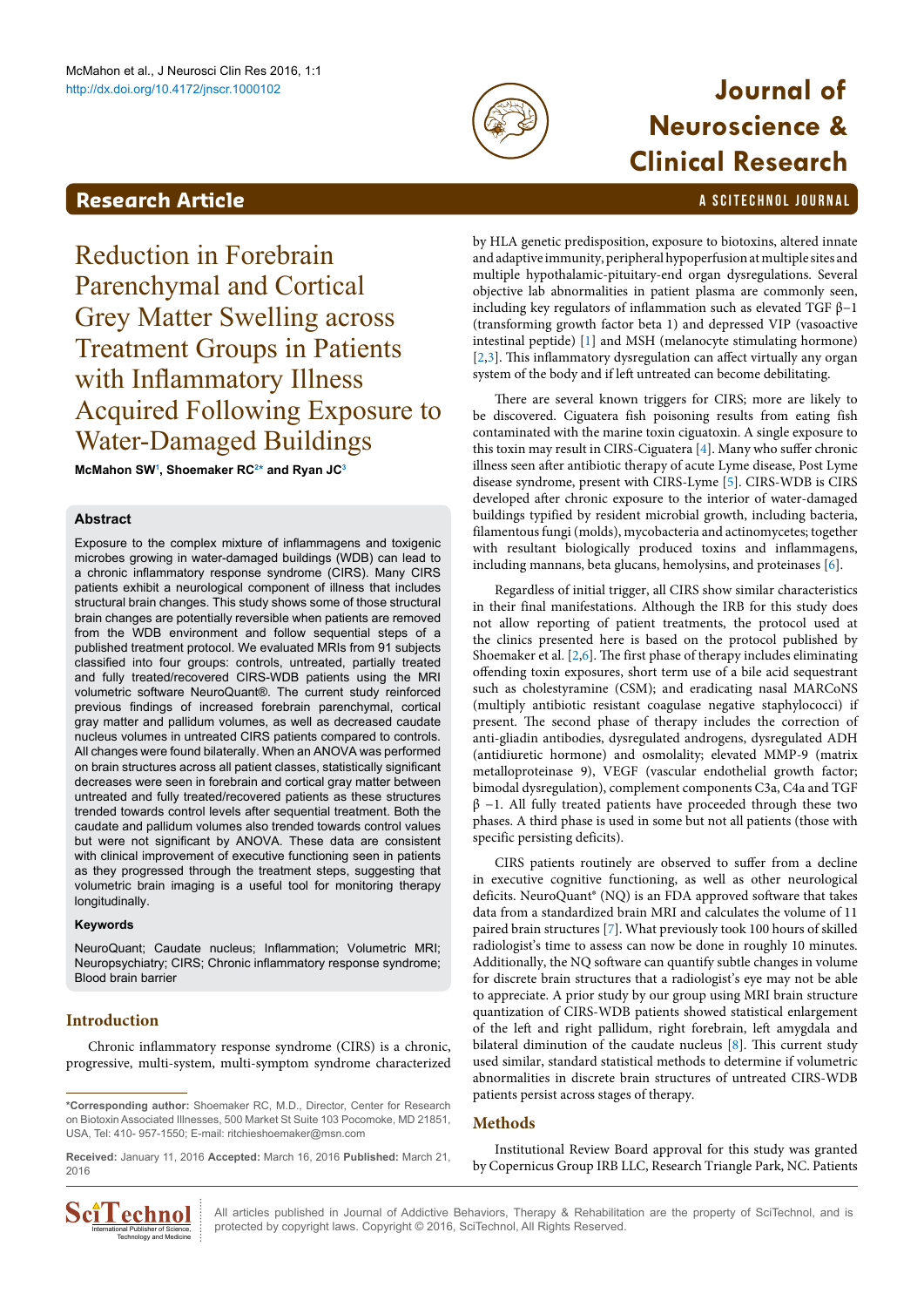*Citation: McMahon SW, Shoemaker RC, Ryan JC (2016) Reduction in Forebrain Parenchymal and Cortical Grey Matter Swelling across Treatment Groups in Patients with Inflammatory Illness Acquired Following Exposure to Water-Damaged Buildings. J Neurosci Clin Res 1:1.*

seeking or undergoing treatment at 3 separate specialized clinics for a CIRS, potentially acquired following exposure to the interior environment of a WDB, signed HIPAA releases to participate in a study to assess the hypothesis that their illness parameters included volumetric abnormalities in the CNS. Each of the patients demonstrated exposure to a building with a history of water intrusion followed by evidence of microbial growth as shown by either presence of visible mold or presence of elevated levels of speciated fungi as shown by qPCR using ERMI (Environmental Relative Mold Index) testing. Patients were interviewed by a physician to determine the presence of symptoms consistent with CIRS. Patients then underwent extensive blood labs to verify CIRS illness (for a detailed discussion of CIRS diagnosis and blood labs see [\[8](#page-3-10)]). Briefly, positive CIRS diagnosis requires (i) exposure criteria; (ii) presence of a multisystem, multi-symptom illness; and (iii) laboratory abnormalities in 5 of the following 8 blood protein CIRS bio-markers: VIP, MSH, complement component C4a, MMP9, VEGF, TGF β−1, osmolality/ ADH balance and cortisol/ACTH balance. Patient groups consisted of new patients, untreated (n=28; 12 male and 16 female, mean age 50.4, std 6.7, range 34-61 years of age, 100% Caucasian), as well as 40 patients currently undergoing treatment. The first treatment group, partially treated (n=20, 9 male and 11 female, mean age 50.1, std 8.9, range 33-63 years of age, 100% Caucasian) were those treated through the first phase of the CIRS treatment protocol but still recorded abnormal blood labs. The second treatment group, fully treated (n=20, 9 male and 11 female, mean age 51.0, std 7.0, range 36-61 years, 100% Caucasian) had completed the CIRS treatment protocol prior to receiving their MRI. Patients categorized as untreated had not been treated by a CIRS specialist. Unfortunately, restrictions of the IRB prohibit discussion of treatments for these patients and limit reporting to structural brain changes.

A group of 23 medical controls (n=23, 11 male and 12 female, mean age 51.3, std 8.4, range 29-57 years of age, 96% Caucasian (n=22) and 4% Asian (n=1)) was recruited from a patient group coming to the clinic for well evaluation or non-CIRS related care (i) who had no symptoms or lab abnormalities suggesting CIRS; (ii) nor history of brain injury or executive cognitive impairment; (iii) and who had no significant uncontrolled medical illnesses. No statistical differences were seen in average length of education for groups (controls mean = 17.0, std 2.91; untreated mean = 16.2, std 2.29; partially treated mean  $= 16.4$ , std 2.69; fully treated mean  $= 15.7$ , std 2.75).

Each subject in this study had a 3D magnetic resonance image (MRI) scan of the brain using a 3.0 Tesla (minimum) MRI scanner followed by volumetric analysis of the image using NQ. The protocol for scanning can be found on the NQ website (www.cortechlabs. net). Each brain MRI was uploaded to the NQ server and processed, resulting in a full-volume, spatially corrected and anatomically labeled dataset containing the absolute and relative volumes on 11 brain regions, with left and right hemispheres reported separately. All mapping outputs were visually inspected for segmentation irregularities.

All volumetric data analyzed were in the normalized format of intracranial volume percentage. Comparison of the control group vs. the untreated group for each structure was assessed using a twosided sample t-test and a Holm-Bonferroni stepwise multiple test correction. For each structure that showed a significant difference by t test, we applied an ANOVA followed by a Tukey-Kramer post hoc analysis to determine if significant differences persisted across different stages of treatment. The null hypotheses for comparison

#### *doi:http://dx.doi.org/10.4172/jnscr.1000102*

between the different treatment stages was that there would be no difference (H0 = treatment would not correct volumes).

#### **Results**

#### **Controls vs. untreated CIRS-WDB patients**

Comparison of medical controls (n=23) against untreated patients (n=28) revealed a number of statistically significant differences by t test [\(Table 1](#page-1-0)). Specifically, untreated CIRS-WDB patients had significant enlargement in both hemispheres, or bilaterally, of forebrain parenchyma, cortical gray and pallidum, as well as significant bilateral diminishment of the caudate nucleus, compared to controls [\(Figure 1](#page-2-0)). The change in forebrain was small but as it comprises 31% of the volume inside the skull as measured in controls, even a small change in that structure can impact intracranial pressure. The pallidum exhibited the largest degree of change at a 20% increase in size, followed closely by the lateral ventricle with a 19% reduction. The caudate was also reduced 13%, which is interesting since the caudate and pallidum are elements of the basal ganglia, and lay along the lateral ventricle. Although these are smaller structures and do not contribute much to the overall volume inside the skull (raw data found in Supplementary [Table 1\)](#page-1-0), their change is dramatic and may point to the basal ganglia as having increased sensitivity in CIRS-WDB.

### **Comparison of patients during different phases of treatment**

To determine if treatment had any effect on the four significantly changed structures identified in CIRS-WDB patients (Table 1), an ANOVA was performed using controls, untreated patients, partially treated patients and fully treated patients. The ANOVA was run using both hemispheric distinction, e.g., left caudate and right caudate were separate tests, as well as combined, where the measurements were

<span id="page-1-0"></span>

| <b>Table 1:</b> T test p values for brain structures of controls vs untreated subjects. |  |  |  |
|-----------------------------------------------------------------------------------------|--|--|--|
| Shading indicates significance after multiple test correction.                          |  |  |  |

| <b>Test</b>             | P value      |  |  |  |  |  |
|-------------------------|--------------|--|--|--|--|--|
| Caudate RH              | 3.07E-07     |  |  |  |  |  |
| Forebrain LH            | 3.19E-06     |  |  |  |  |  |
| <b>Cortical Gray LH</b> | $6.02E - 06$ |  |  |  |  |  |
| Forebrain RH            | 7.51E-06     |  |  |  |  |  |
| <b>Cortical Gray RH</b> | 1.34E-05     |  |  |  |  |  |
| Pallidum RH             | 6.83E-04     |  |  |  |  |  |
| Caudate LH              | 1.10E-03     |  |  |  |  |  |
| Pallidum LH             | 2.69E-03     |  |  |  |  |  |
| Inf Lat vent RH         | 3.05E-02     |  |  |  |  |  |
| Thalamus RH             | 3.90E-02     |  |  |  |  |  |
| Age                     | 9.15E-02     |  |  |  |  |  |
| Lat Ventricle RH        | 1.23E-01     |  |  |  |  |  |
| Amygdala LH             | 1.88E-01     |  |  |  |  |  |
| Cerebellum LH           | 2.36E-01     |  |  |  |  |  |
| Putamen RH              | 2.41E-01     |  |  |  |  |  |
| Thalamus LH             | 2.69E-01     |  |  |  |  |  |
| Amygdala RH             | 2.79E-01     |  |  |  |  |  |
| Inf Lat ventr LH        | 3.94E-01     |  |  |  |  |  |
| Cerebellum RH           | 4.09E-01     |  |  |  |  |  |
| Hippocampus RH          | 4.85E-01     |  |  |  |  |  |
| Lat Ventricle LH        | 5.78E-01     |  |  |  |  |  |
| Yrs of Education        | 6.94E-01     |  |  |  |  |  |
| Hippocampus LH          | 7.53E-01     |  |  |  |  |  |
| Putamen LH              | 9.81E-01     |  |  |  |  |  |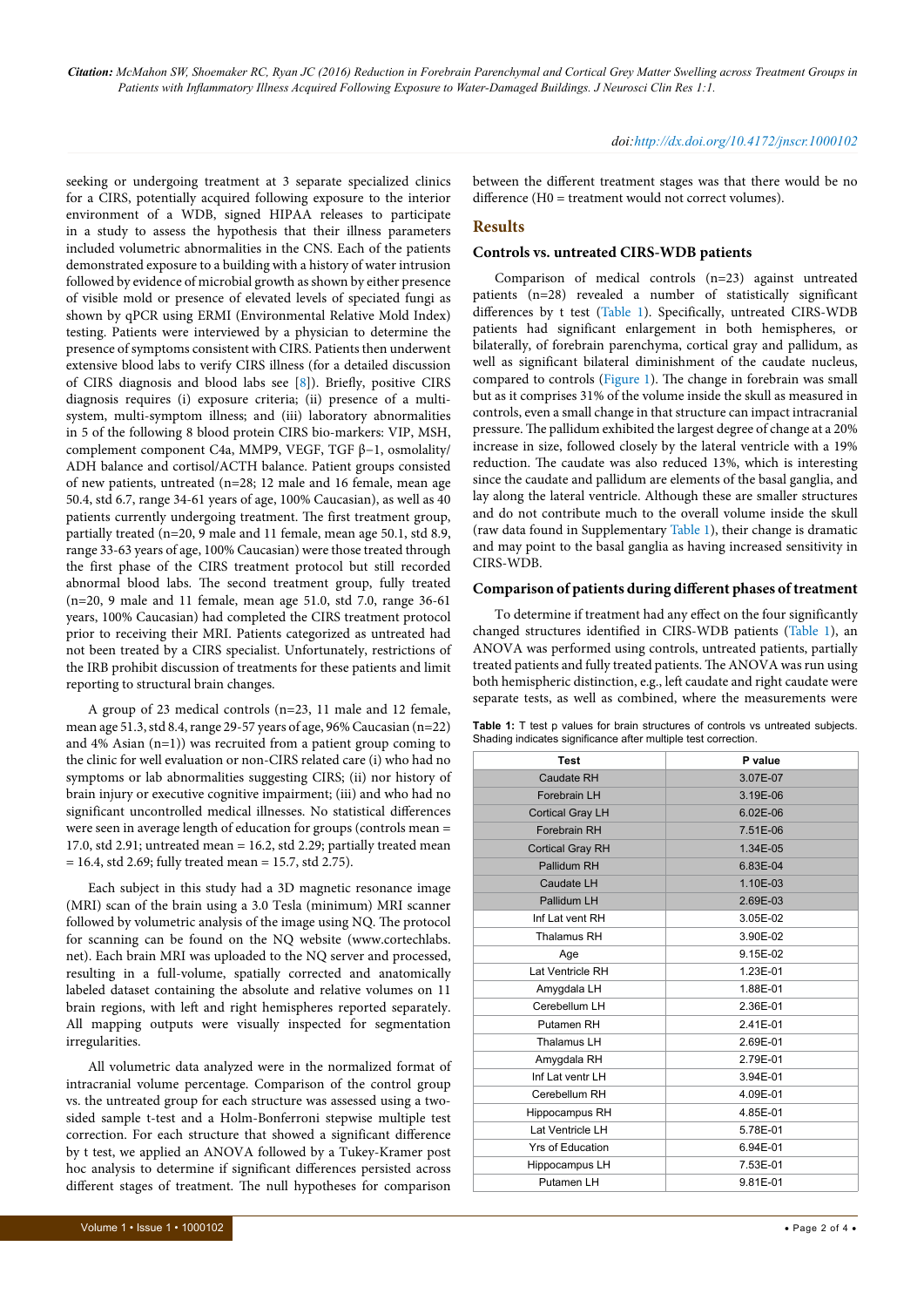*Citation: McMahon SW, Shoemaker RC, Ryan JC (2016) Reduction in Forebrain Parenchymal and Cortical Grey Matter Swelling across Treatment Groups in Patients with Inflammatory Illness Acquired Following Exposure to Water-Damaged Buildings. J Neurosci Clin Res 1:1.*

#### *doi:http://dx.doi.org/10.4172/jnscr.1000102*

binned only by structure and not distinguished by hemisphere. When the structures are not distinguished by hemisphere, it effectively doubles the number of data points (using L+R, instead of segregating L and R as different) for the test. The results of the ANOVA ([Table 2](#page-2-1) show a significant diminution of forebrain and cortical gray swelling in fully treated patients compared to untreated. The caudate was resistant to treatment and although the pallidum decreased in size, the improvements were not statistically significant between untreated and fully treated patients. It is noteworthy to add that when fully treated patients were compared to controls in the ANOVA using L and R distinctions, no significant differences were noted for all the structures that showed significant changes between controls and untreated. When removing the L and R distinction on structures,

only the caudate remained significantly different between controls and fully treated patients.

#### **Discussion**

Our first study of volumetric changes in brain structures of CIRS-WDB showed bilateral changes in both the caudate and pallidum, as well as single hemisphere changes in forebrain and amygdale [\[8\]](#page-3-10). This current follow up study with a larger sample size also showed these same bilateral changes in the pallidum and caudate, but also bilateral enlargement of the forebrain parenchyma and cortical gray. NeuroQuant® extends the reach of a traditional MRI's ability to analyze and track the effect of disease upon the brain. This process is extremely

<span id="page-2-0"></span>

reported as a percentage of control values.

<span id="page-2-1"></span>**Table 2:** ANOVA Results. P values from ANOVA run on forebrain (FB), cortical gray (CG) caudate nucleus (Caud) and pallidum (Pal). Values are reported for each hemisphere individually (left or right, L&R respectively) and with both hemispheres combined (C). Shaded cells indicate significant changes

| Group 1             | Group 2      | L FB                                                   | <b>RFB</b> | CFB         | L CG       | R CG      | <b>CCG</b>    | LCaud       | <b>RCaud</b> | CCaud         | L Pal     | R Pal       | CPal       |
|---------------------|--------------|--------------------------------------------------------|------------|-------------|------------|-----------|---------------|-------------|--------------|---------------|-----------|-------------|------------|
| Untreated           | Control      | $-1.3E - 0.5$ $-5.3E - 0.6$ $-2.0E - 0.5$ $3.7E - 0.5$ |            |             |            | $3.9E-05$ | $-2.0E-05$    | $7.3E-03$   | 6.0E-05      | $-2.0E - 0.5$ | $6.9E-03$ | $2.0E - 03$ | $-1.4E-05$ |
| Untreated           | Treated      | $17F-0.5$                                              | $28F-05$   | $-2.0E-0.5$ | $.1E-04$   | $2.5E-04$ | $-2.0E - 0.5$ | NA          | 1.0E-01      | $1.0E - 01$   | $2.5E-01$ | $3.0E - 01$ | 5.4E-02    |
| Untreated           | Part Treated | 2F-01                                                  | $7.2E-02$  | $4.8E - 03$ | $.2E - 01$ | L2E-01    | $7.2E-03$     | <b>NA</b>   | 9.7E-01      | 7.6E-01       | <b>NA</b> | <b>NA</b>   | NA.        |
| <b>Part Treated</b> | Control      | 2.9E-02                                                | $.0E-01$   | $1.4E-03$   | 8.1E-02    | 7.9E-02   | $3.0E - 03$   | $9.0E - 04$ | 4.9E-05      | $-2.0E - 0.5$ | $2.5E-01$ | $1.0E - 01$ | $2.1E-02$  |
| <b>Part Treated</b> | Treated      | $5.9E-02$                                              | <b>NA</b>  | $3.7E-03$   | INA        | 'NA       | 3.8E-02       | $2.0E - 01$ | 3.9E-02      | 6.7E-03       | <b>NA</b> | 'NA         | <b>NA</b>  |
| Treated             | Control      | 9.8E-01                                                | <b>NA</b>  | 9.8E-01     | <b>NA</b>  | <b>NA</b> | $9.1E - 01$   | $.9E-01$    | 1.9E-01      | $2.6E-02$     | <b>NA</b> | <b>NA</b>   | 1.7E-01    |